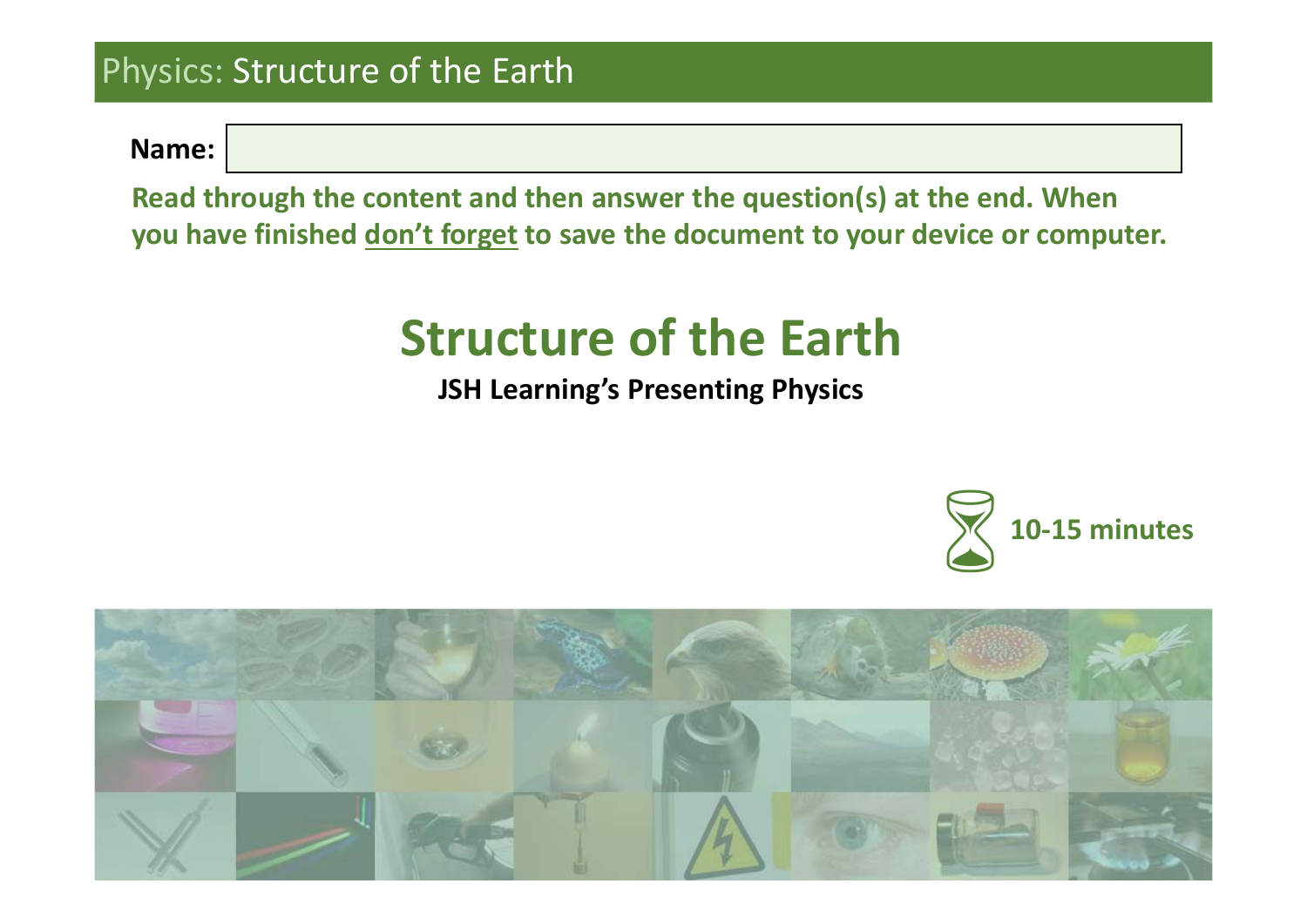# **An oblate spheroid**

The Earth is spherical, but it is not a perfect sphere ‐ it is an oblate spheroid.

An oblate spheroid is similar in shape to a perfect sphere, except it has been squashed at two ends ‐ so it is thicker in the middle.

The Earth's equatorial diameter is slightly greater than its pole‐to‐pole diameter.

This 'bulging' in the Earth's equatorial region is caused by the rotation of the Earth. Though slight, this bulging is enough to cause the Earth's gravitational attraction to vary across its surface.

| <b>Diameter being</b><br>measured | <b>Measurement</b><br>(kilometres) |
|-----------------------------------|------------------------------------|
| Equatorial                        | 12756                              |
| Pole-to-pole                      | 12714                              |
| Average (mean)                    | 12742                              |

The Earth's varying diameter<sup>1</sup>.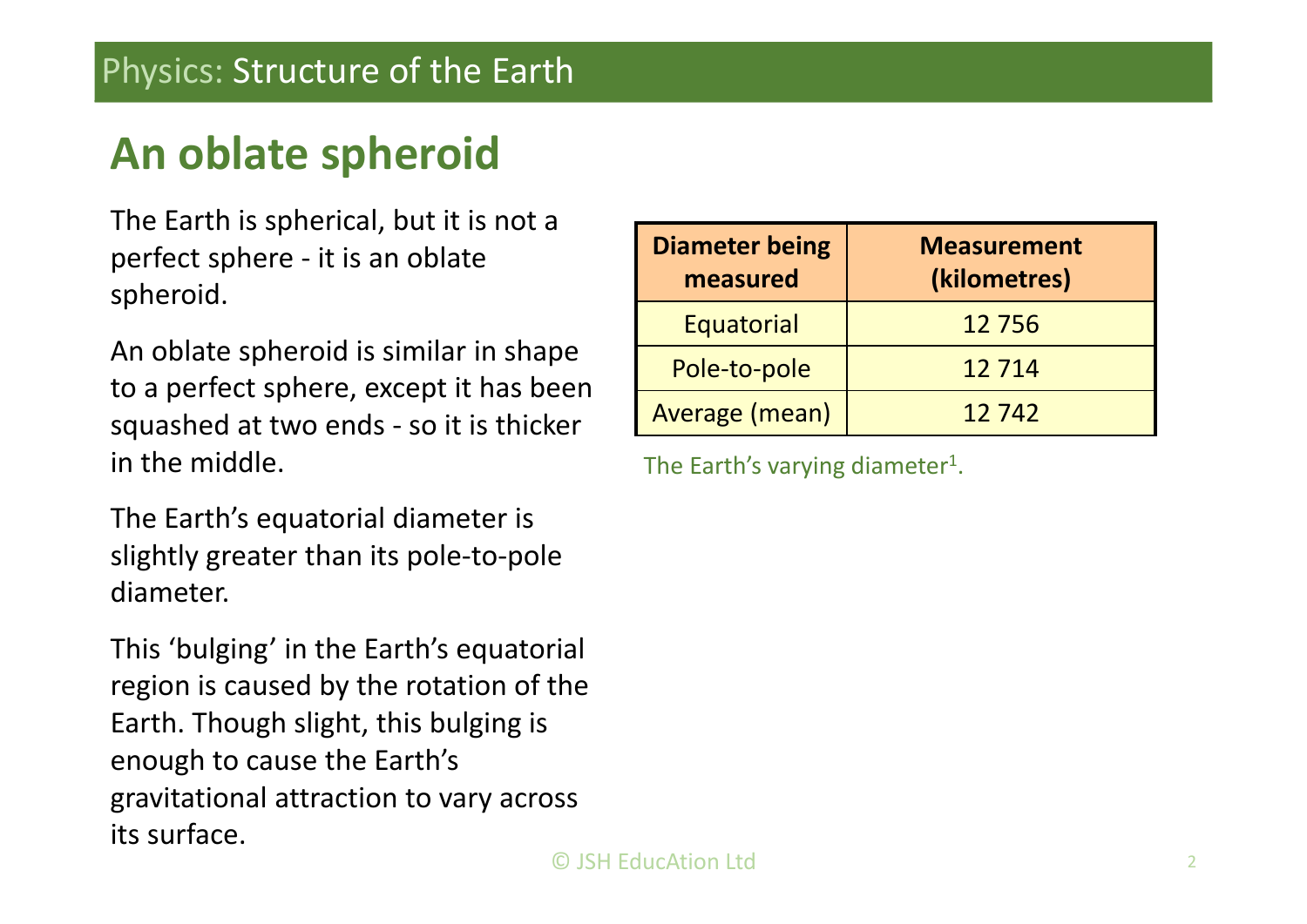# **The blue‐green planet**

The Earth is surrounded by a layer of gases: the atmosphere.

The conditions are also just right for there to be liquid water. Liquid water is essential to life on Earth. This water lies on top of the Earth's crust.

The Earth is known as the blue‐green planet as it is 70% covered by water (30% land).

The land we stand on is called the crust which is just one of four distinct layers that the Earth is comprised of. The other three layers are the mantle, the outer core and the inner core.

Image courtesy of NASA/JPL.

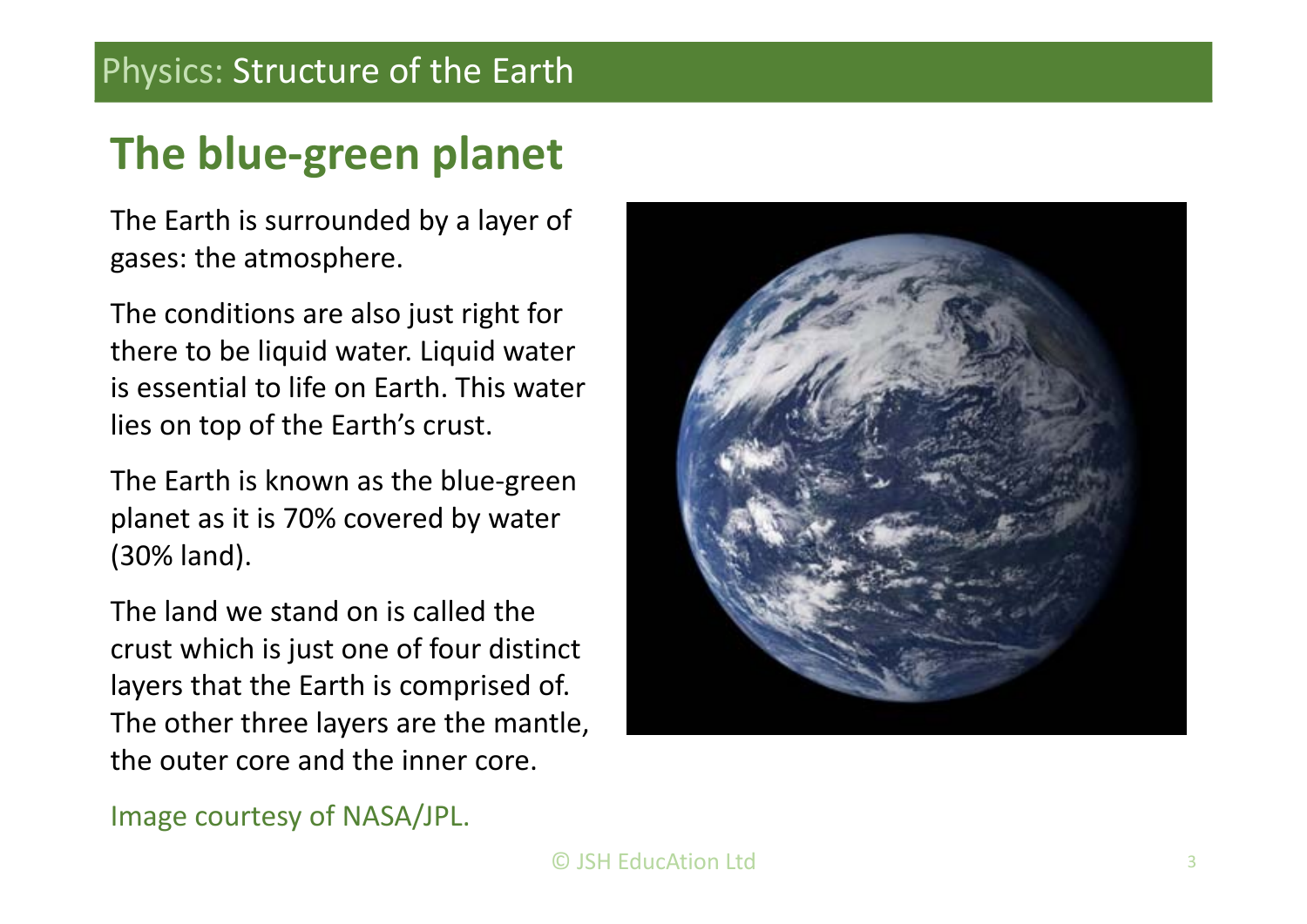## **The crust**

The crust is the hard outer layer of the Earth. The crust ranges in thickness:

- $\sqrt{2}$  Under continents it ranges from around 25‐70 km2
- $\checkmark$  Under oceans it ranges from 5-10  $km^2$
- $\sqrt{2}$  It is thicker under the continents and thinner under the oceans

The Earth's crust provides us with metal ores such as haematite and bauxite; and, fossil fuels such as coal, crude oil and natural gas. Structure of the Earth, Not to scale.

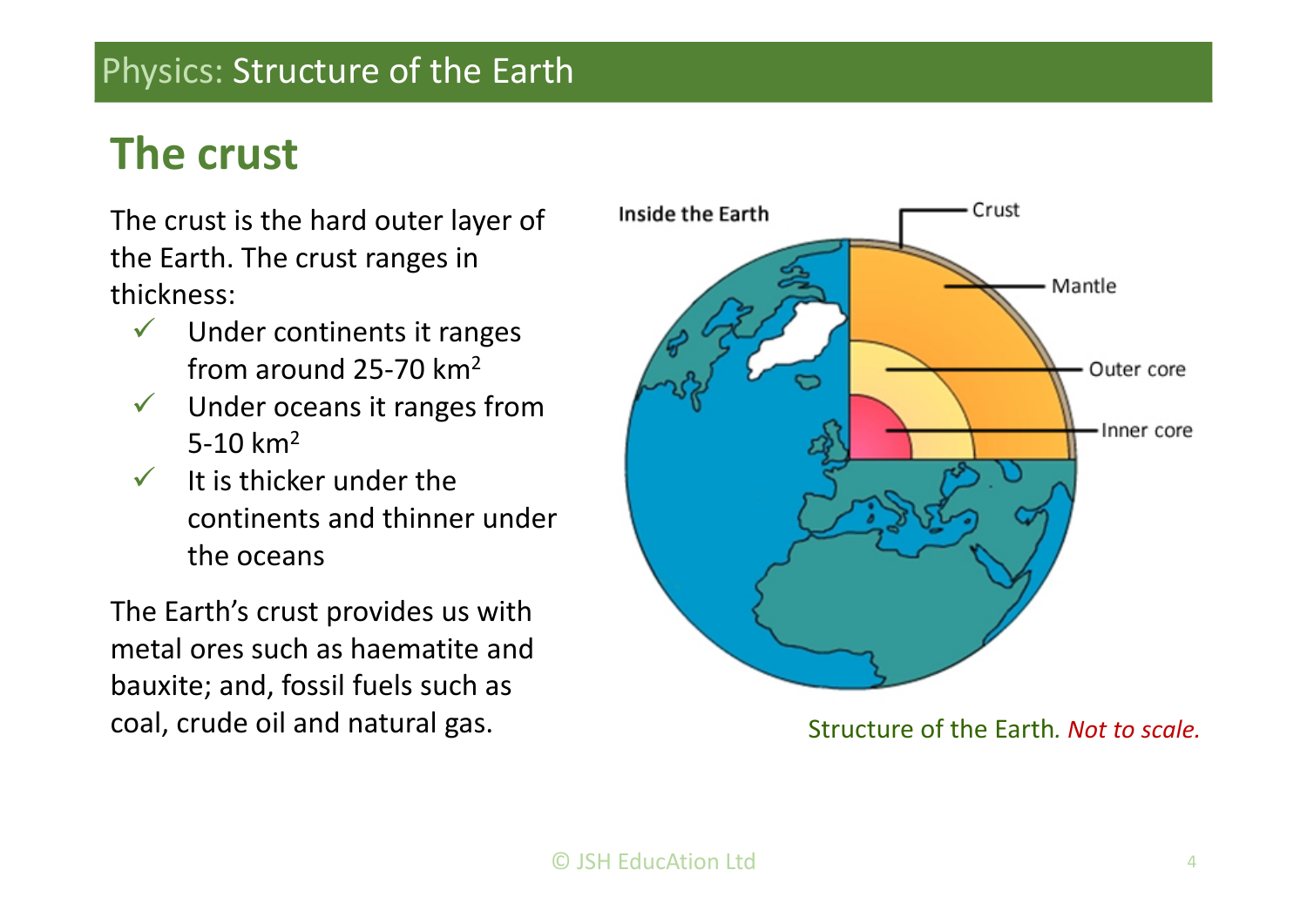## **Crust composition**

The Earth's crust contains elements that usually are found in compounds.

The metal compounds are called ores.

The abundance of the ores at any point on the Earth varies by location.

In one country there might be more haematite (an ore of iron) and in another country there might be more bauxite (an ore of aluminium).

The table on the right shows the relative abundance by weight of the most common elements.

| <b>Element</b>   | % abundance<br>by weight |
|------------------|--------------------------|
| Oxygen           | 46.6                     |
| Silicon          | 27.7                     |
| Aluminium        | 8.1                      |
| Iron             | 5.0                      |
| Calcium          | 3.6                      |
| Sodium           | 2.8                      |
| Potassium        | 2.6                      |
| <b>Magnesium</b> | 1.5                      |

 The relative abundance by weight of the most common elements.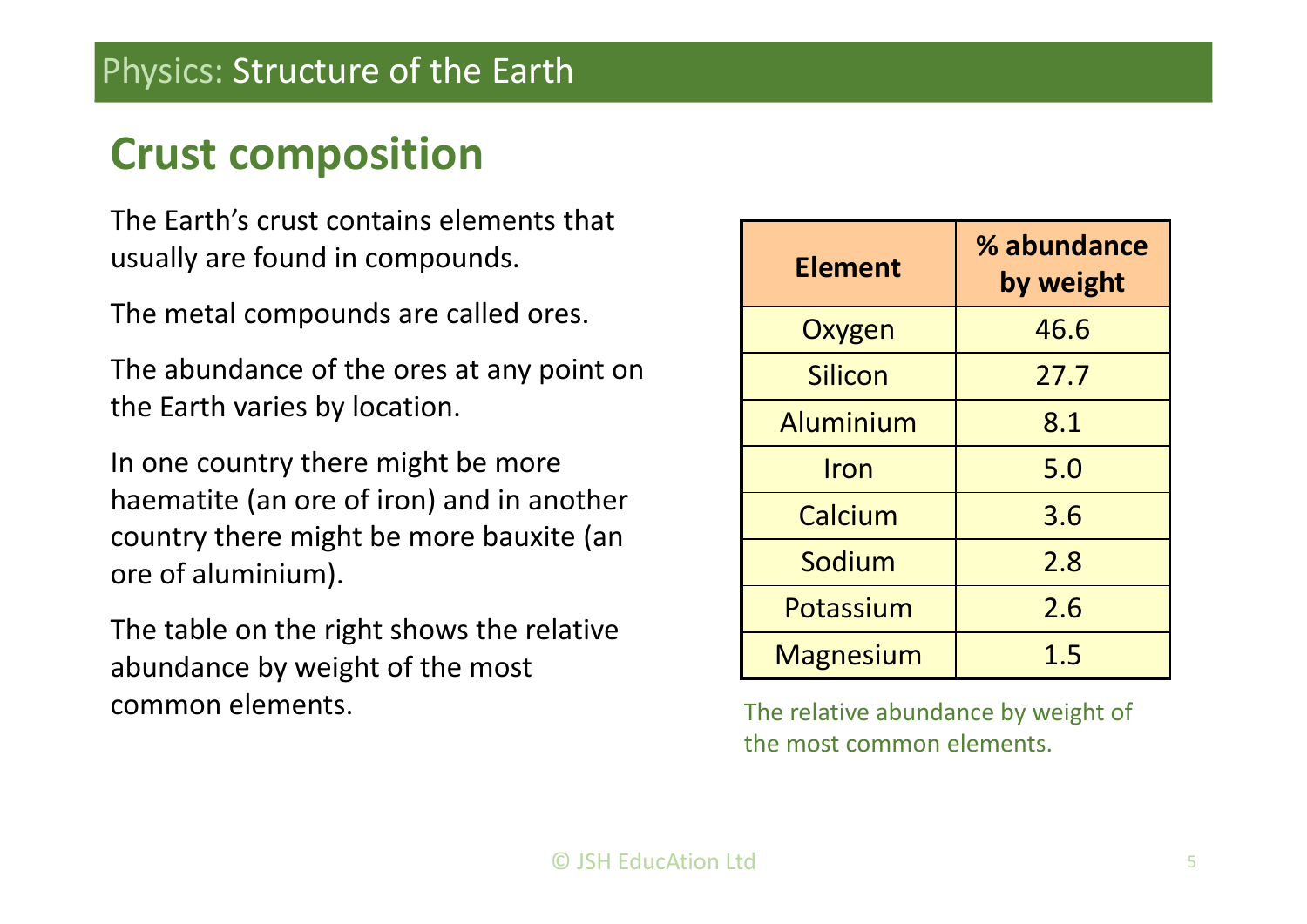### **The mantle**

Studying seismic waves provides us with information regarding the Earth's internal structure. The study of seismic waves is known as seismology.

Beneath the crust is the molten (but solid) mantle, ranging in depth from 35‐2890 km. The mantle is comprised of dense silicate rocks2.

Scientists believe convection currents in the mantle power the movement of tectonic plates\*. Convection currents only occur in fluids, so the mantle must exhibit fluid‐like behaviour for this to occur2.

\*Tectonic plates are the inter‐locking plates that comprise the Earth's crust.



Structure of the Earth*. Not to scale.*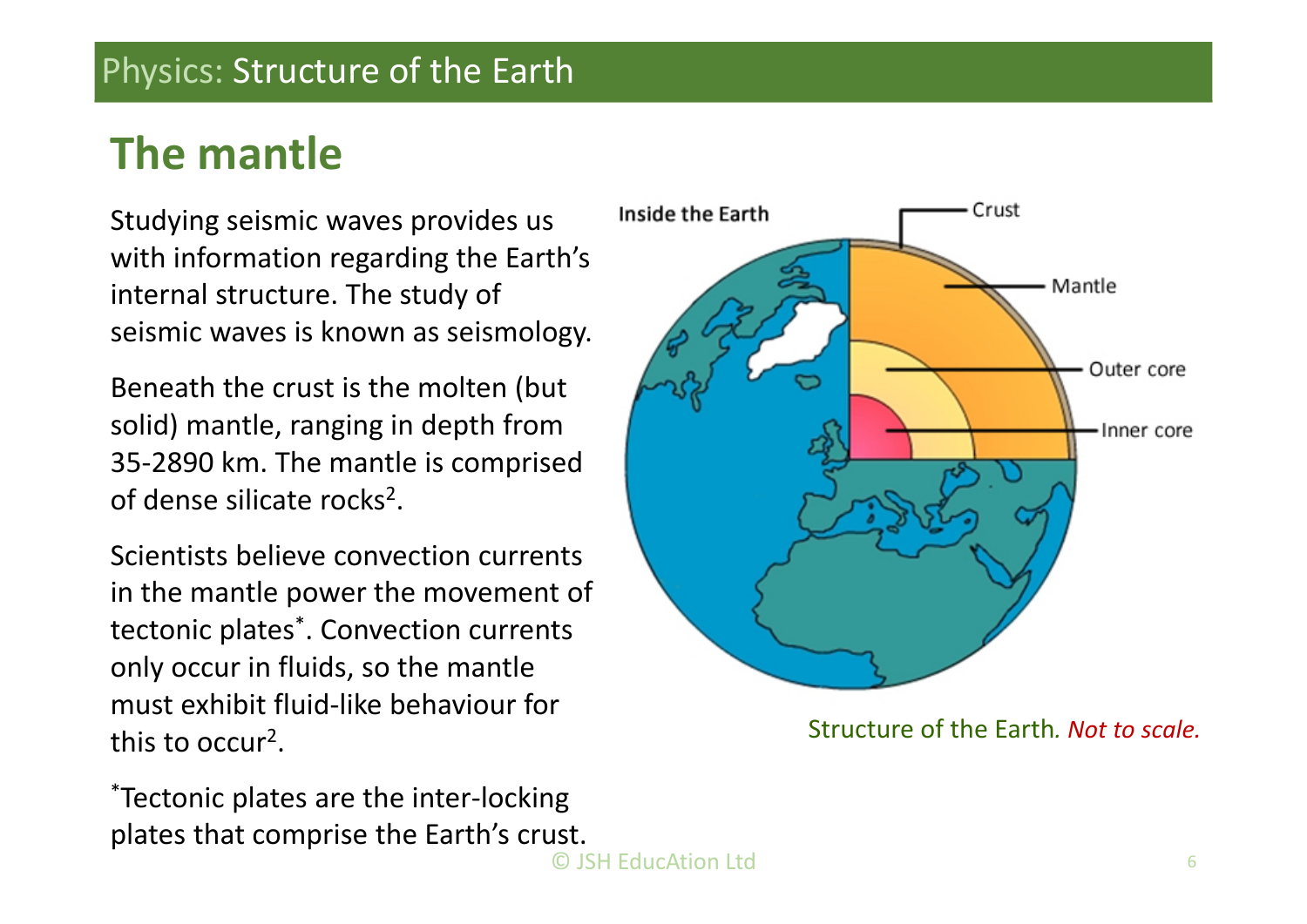# **The Earth's core**

The Earth's core is split into two distinct layers: a liquid outer core (2900‐5150 km) and a solid inner core (5150‐6360 km)3.

The liquid outer core is comprised of the elements iron and nickel. The temperature of the outer core varies (but can reach as high as  $5500^{\circ}$ C)<sup>3</sup>.

The solid inner core is mostly iron. Its temperature is slightly cooler than the outer core  $(5200^{\circ}C)^3$ .

The Earth's magnetic field is caused by its rotating core.  $\qquad \qquad$  Structure of the Earth. Not to scale.

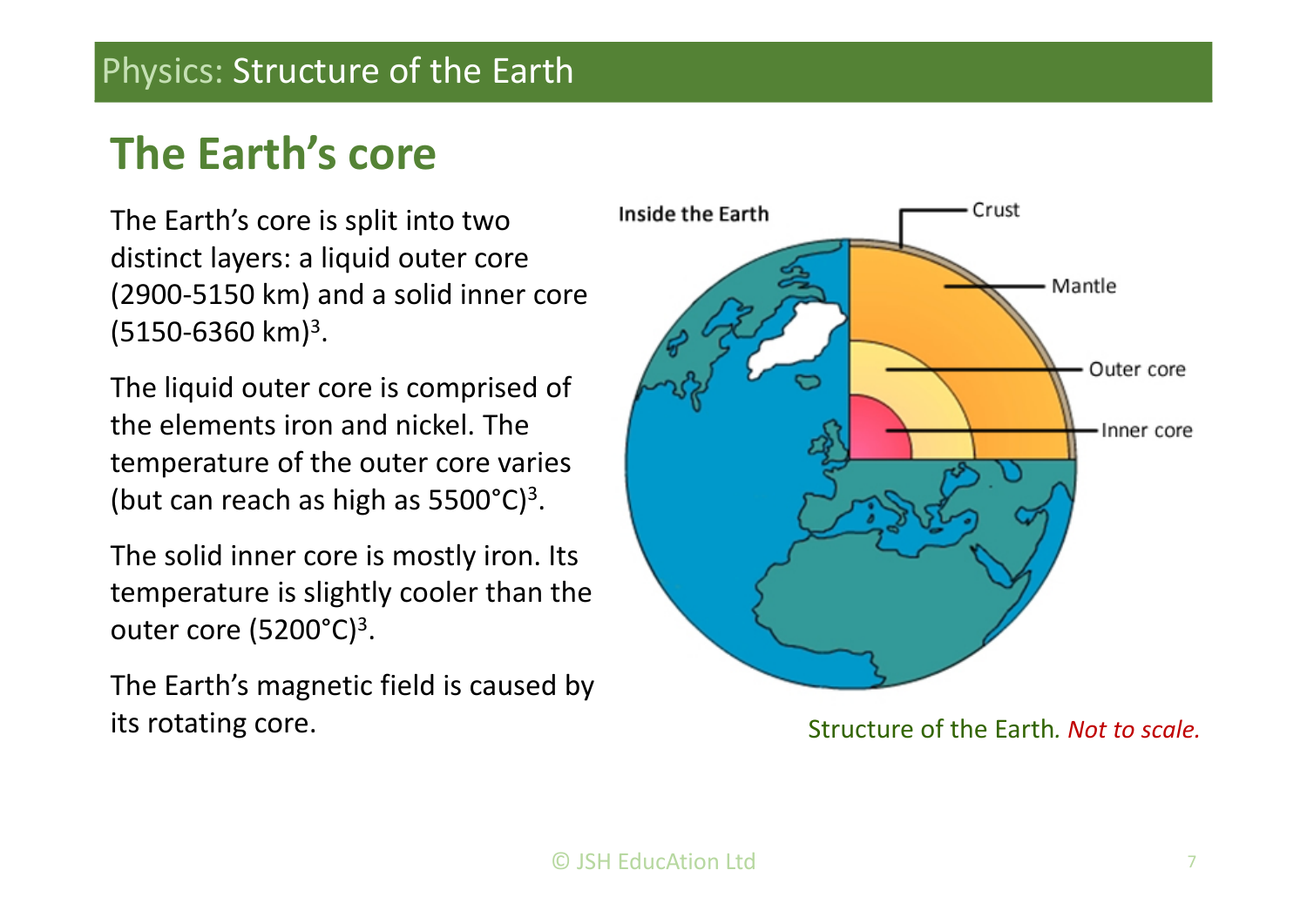# **The Earth's magnetic field**

The Earth has a magnetic field. The Earth's magnetic field is caused by its rotating core.

The Earth's magnetic field behaves as if there was a huge bar magnet inside the Earth. As shown in the diagram: the south pole of this bar magnet is located in the Earth's northern hemisphere. The north pole of this bar magnet is located in the Earth's southern hemisphere.

A compass uses the Earth's magnetic field to find direction.

Some animals use the Earth's magnetic field to navigate.

The Earth's magnetic field protects us from harmful solar radiation.



The Earth has a magnetic field.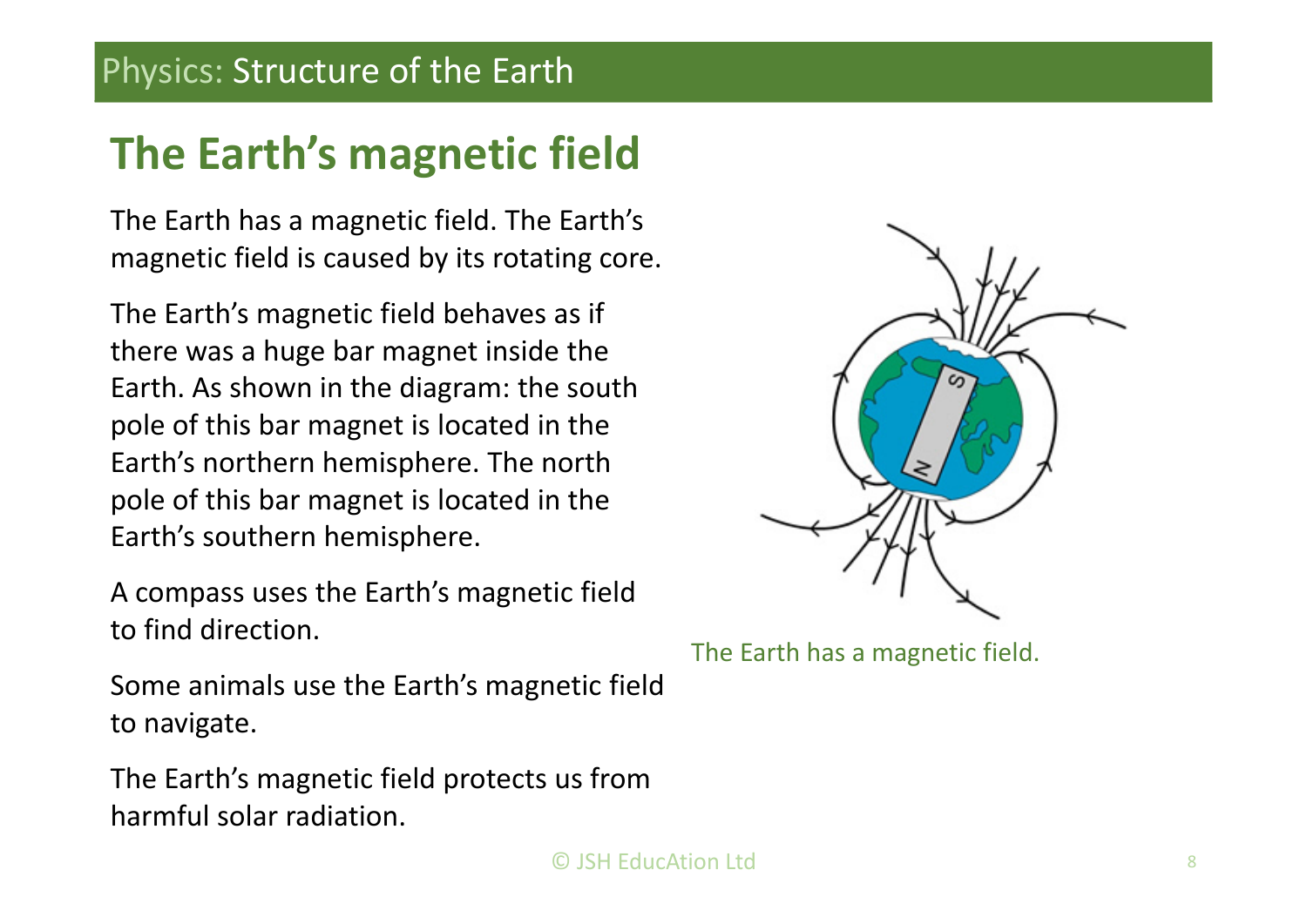### **Summary**

- $\checkmark$  The Earth is an oblate spheroid
- $\checkmark$  The equatorial diameter of the Earth is slightly greater than its pole-to-pole diameter
- $\checkmark$  The Earth is surrounded by a layer of gases called the atmosphere
- $\checkmark$  The Earth has four distinct layers: the crust, the mantle, the outer core and the inner core
- $\checkmark$  The rotating Earth's core generates a magnetic field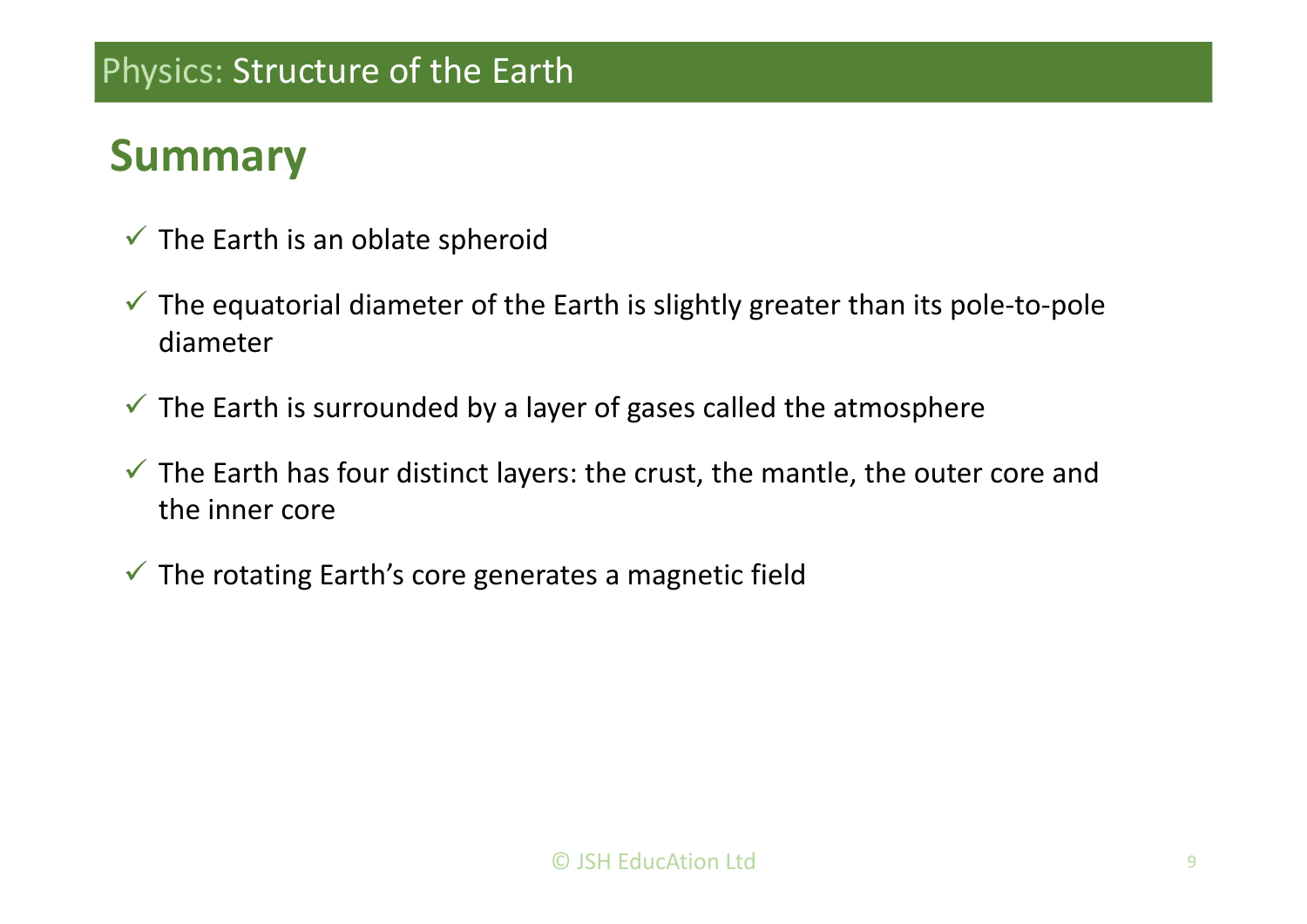## **End notes**

#### **JSH EducAtion Ltd are not responsible for the content on third party websites:**

**1** Anon. (2017). Earth. Wikipedia. **2** British Geological Survey (2017). The Structure of the Earth.

**<sup>3</sup>**National Geographic (2017). Core.

Image on slide 3 is a NASA/JPL image.

#### **Site of interest:**

Kevin McSpadden, TIME (2015). New Google Doodle Honors Pioneering Seismologist Inge Lehmann. *[article about Inge Lehmann, a pioneering female Danish seismologist]*

NASA History (unknown). The Magnetosphere: Our Shield in Space.

NASA History (unknown). Table of Contents.

ESA (2017). Video of Auroras Captured in Kiruna.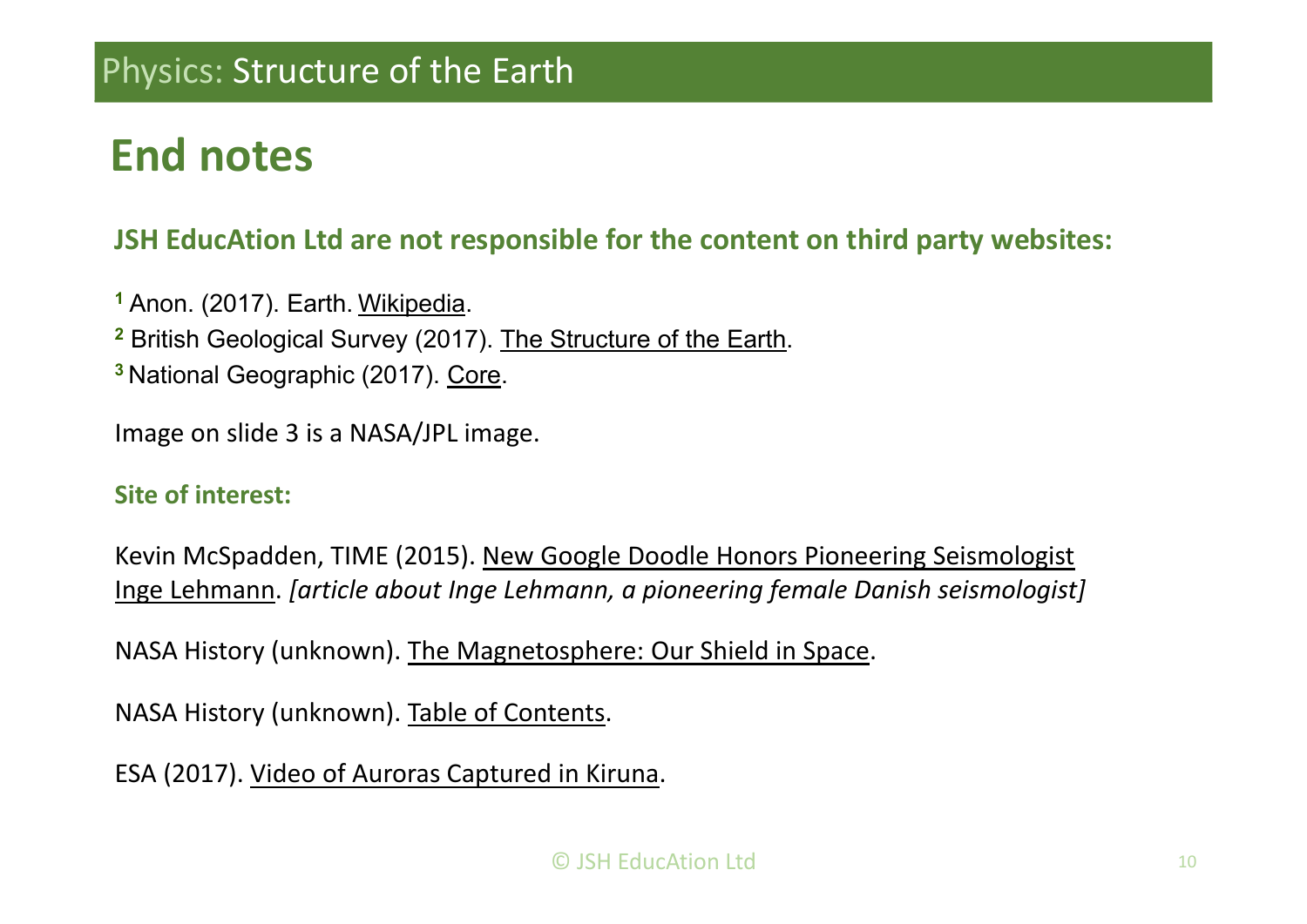#### **Enter your answers below.**